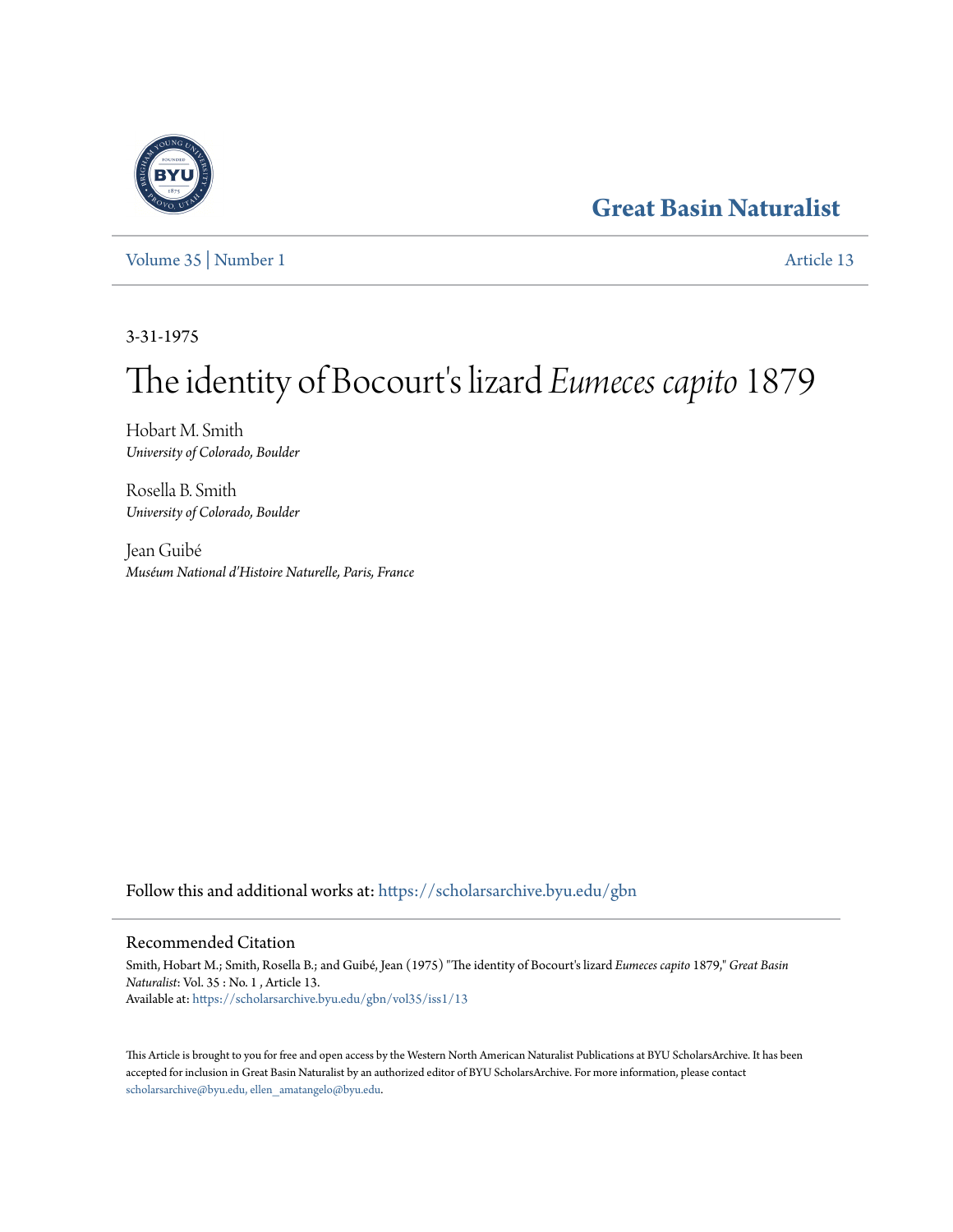### THE IDENTITY OF BOCOURT'S LIZARD EUMECES CAPITO 1879

Hobart M. Smith<sup>1</sup>, Rozella B. Smith<sup>1</sup>, and Jean Guibé<sup>2</sup>

**ABSTRACT.** *Eumeces capito* Boucourt, 1879, is a senior synonym of *Eumeces xanthi* Günther, 1889. No exception to application of the Law of Priority is recommended in this case. The type locality of *E. capito* as origin edly the correct locality is China, but it is not restricted at present.

In preparation of "Synopsis of the Herpetology of Mexico," a problem has arisen: whether or not to apply the name Eumeces capito Bocourt  $\tilde{(}1879:429-431,$ pi. 22D, Figs. 8, 8a-8c) to some Mexican species. The origin of the only specimen (holotype, no. 5531 of the Muséum National d'Histoire Naturelle, Paris) is in doubt, for although the published locality is "la côte oriental des Etats-Unis," the several registers in the Muséum in Paris give still other indications: "Mexique" and "Amerique septentrionale." The col lector is also unknown, for M. S. Braconnier, by whom Bocourt (loc. cit.) indicated the specimen was "donné," was merely an assistant in the Muséum, never participating in any expedition; he simply made this and other specimens available for study by Bocourt and other scientific personnel.

Taylor's exhaustive monograph (1936: 28, 231-2, 506) of Eumeces sheds no light upon the problem of the identity of  $E$ . capito, as the type was not examined, and by description alone the name could not be allocated. Taylor did note the possibility that the name applies to his  $Eu$ meces inexpectatus, 1932, although he thought it"probable that it is based upon an aberrant specimen of  $fasciatus"$  (p. 232).

We have thus been motivated to reexamine the only specimen constituting the hypodigm for *Eumeces capito*, being made available by the junior author for the<br>study by all of us. It proves to be a typi- me cal, mature example of Eumeces xanthi Günther  $(1889:218)$ . The specimen is in excellent condition, slightly softened, but not notably damaged, discolored, or faded. Salient data are: snout-vent 72 mm, hind leg 28 mm, foreleg 19 mm, axilla-groin <sup>40</sup> mm, tail <sup>69</sup> mm (30 mm regenerated); 24 scale rows around midbody; 54

scales from parietals to above anus; 16-16 lamellae under 4th toe; a conspicuous patch of enlarged postfemoral scales; one postnasal; two postmentals; parietals nar rowly separated posteriorly by tip of in terparietal; frontonasal broadly contacting frontal; upper secondary temporal quadrangular, dorsal and lateral edges nearly parallel, separated from 7th (posterior) supralabial by contact of primary temporal and lower, subtriangular secondary temporal; two pairs of nuchals; median preanals overlapped by lateral scales; a somewhat modified, slightly keeled lateral postanal; median subcaudals twice as wide as adjacent scales; a distinct, brown lateral stripe on 4th scale row and edges of adjacent 3rd and 5th rows; a dorsolateral light stripe occupying most of the 3rd scale row; and a lateral light stripe occupying the lower half of the 5th scale row; no evidence of a median light stripe on head, and its only evidence on trunk the absence of dark pigment on the adjacent halves of the 2 median scale rows; other dorsal scale rows with some dark flecking on the base of each scale. Other features as indicated in the accompanying figures.

Most of the characters of this specimen conform with those detailed by Taylor (1936:239-243, Fig. 33, PL 15) for Eu meces xanthi, and indeed the holotype of E. capito closely resembles one of the syntypes figured on his Plate 15 (Fig. 3), although the pigment loss has not attained the level there depicted for <sup>a</sup> <sup>76</sup> mm speci men. Critical are the modified lateral postanals, the enlarged postfemorals, the low number (24) of scale rows, and the position of the dorsolateral light stripe on the 3rd scale row, in addition to the single postnasal and paired postmentals. No American species of *Eumeces* have enlarged postfemorals; only a few Asiatic species possess them, and all except E.

<sup>^</sup>Department of En\-ironmental, Population, and Orgnnismic Biology, University of Colorado, Boulder, 80302, U.S.A. ^Museum National d'Histoire Naturelle. <sup>25</sup> Rue Cuvier. Paris. 75005, France.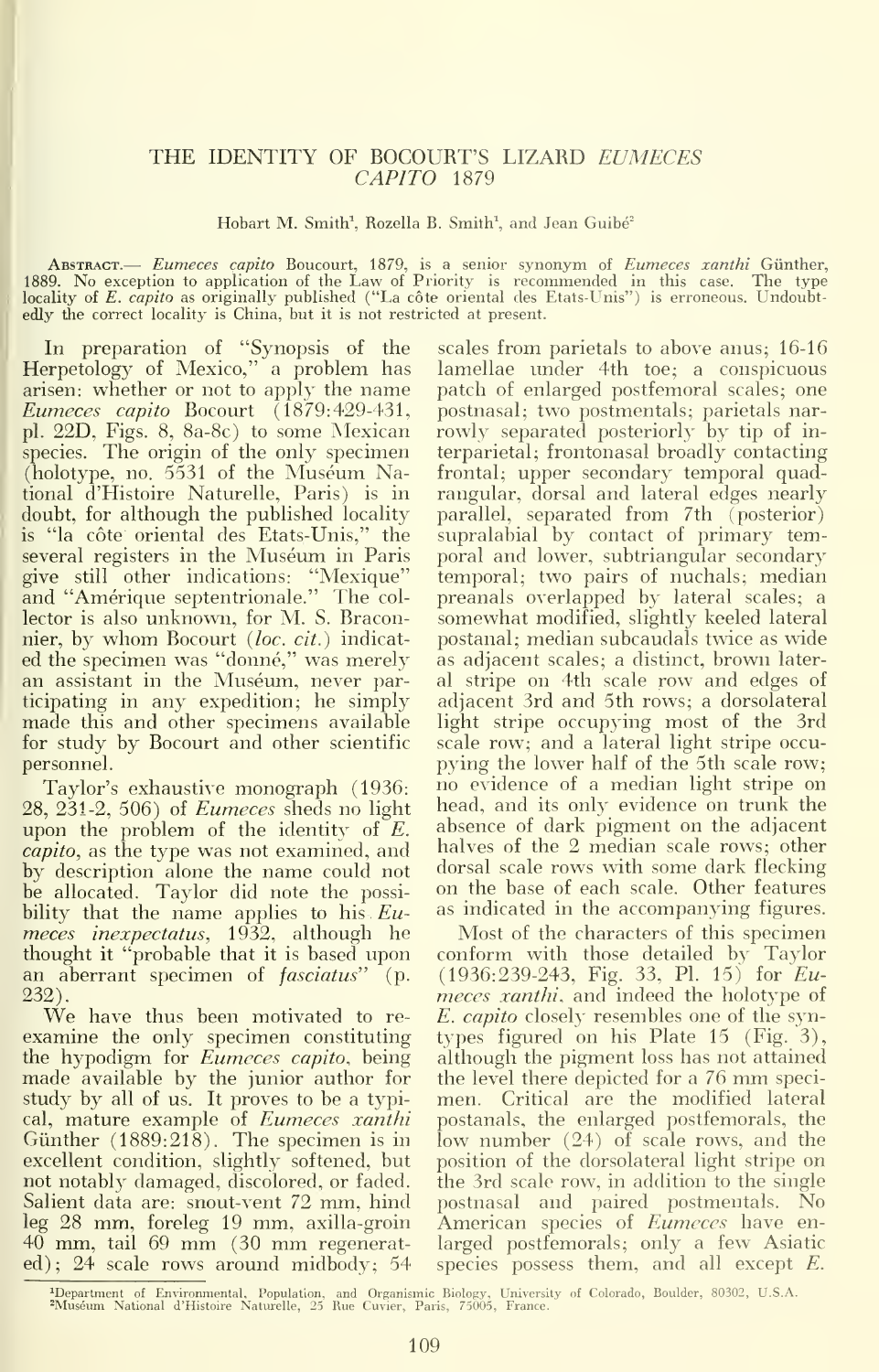

Fig. 1. Holotype of Eumeces capita Bocourt, dorsal view.

xanthi are eliminated from consideration by number of scale rows or by the post nasal-postmental characters.

The only notable discrepancy between of s<br>the holotype of E. capito and Taylor's account of E. *xanthi* is the low number of dorsals (54) in the former, as compared with the range (56 to 60) for the latter. However, northern examples of *E. xanthi* tend to have fewer dorsals (56-59, compared with 59-60 for southern examples) nevertheless, northern examples tend to have 22 scale rows, whereas southern ones usually have 24. We suspect that the type of  $E$ . *capito* was taken in more northern parts of the species' range, con forming more closely with the geographic variant that bears the name Eumeces *pekinensis* Stejneger (1924:120), type lo-<br>cality Hsin-Lung-Shan district, imperial hunting grounds, Chihli Province, 665 mi N Peking, China, than with the geographic group represented by Eumeces xanthi (type locality Ichang, Hupeh, China). The contact of frontonasal with frontal that occurs in the type of E. capito conforms with Stejneger's description and figures (1925:49-51, fig. 2) for the three types of E. pekinensis and with Taylor's figure (1936:242, fig. 33), in which the two prefrontals are in contact and therefore separate frontal and frontonasal. However, the figured specimen is from the same district as the types of  $E$ . pe-

kinensis; presumably the character is not taxonomically significant. On the contrary, the number of dorsals and number of scale rows may indeed be significant.



Fig. 2. Dorsal view of head of the holotype of Eumeces capita Bocourt.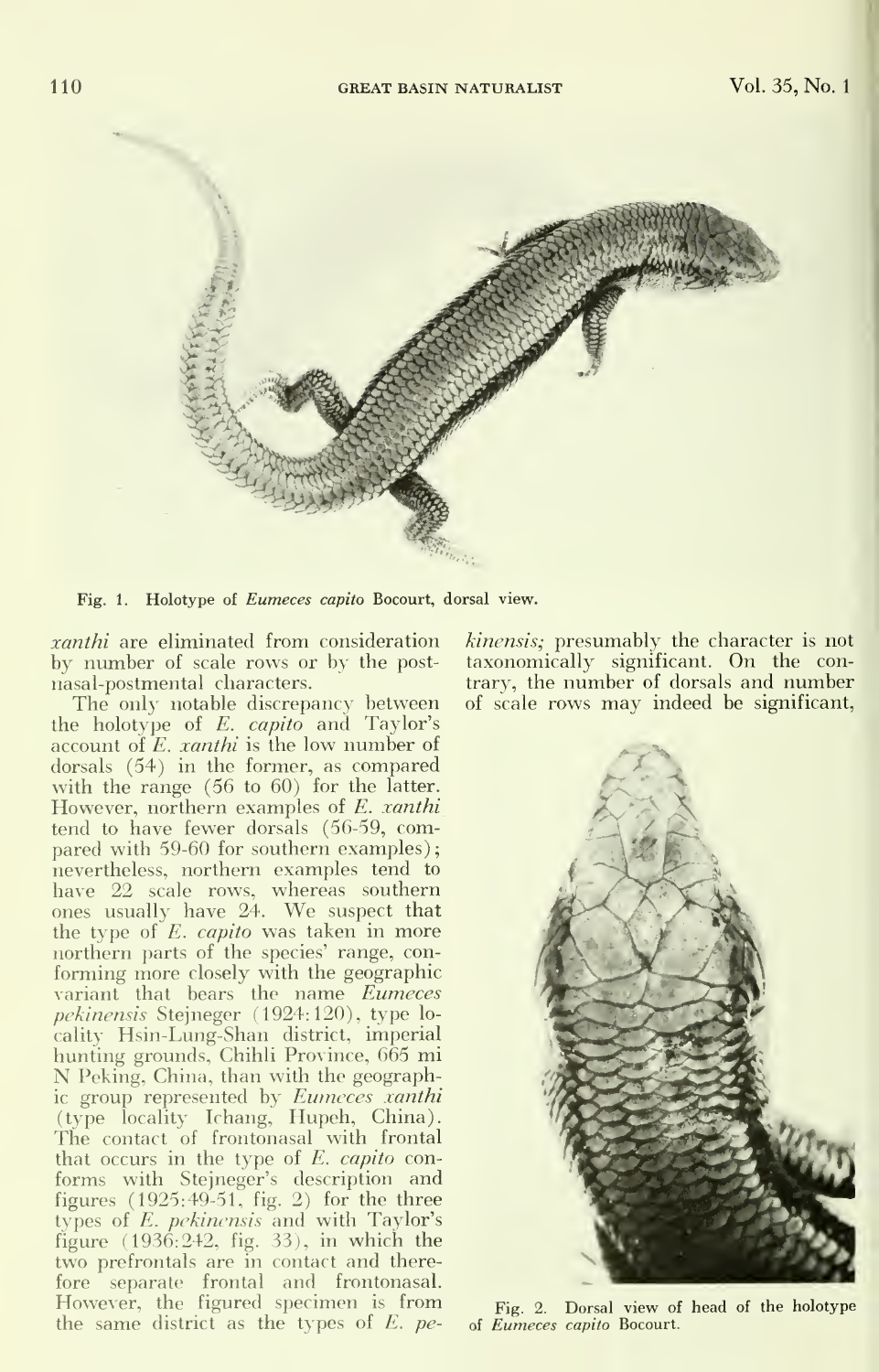

Fig. 3. Lateral view of the head of the holo type of *Eumeces capito* Bocourt. The minute mu<br>spheres abundantly evident in this figure, and des<br>less abundant in Figs. 2 and 4, are air bubbles. (1 All photos were taken of the specimen under  $\frac{(12.24)}{\text{any}}$ . Fresent decisions are not immed water.

at least subspecifically; more material will be required to establish the nature of the variation that occurs in the species. Certainly the low number of dorsals in the type of E. capito casts no doubt upon proper allocation with  $E.$  xanthi, although it may be important in naming the geo-

We are not aware of more recent studies of E. *xanthi* that would shed any light upon the geographic variation of that species. The related species E. tamdaoensis Bourret (1937:19-21, fig. 5) is very similar and may well be referable to  $\tilde{E}$ . *xanthi* as a geographic race, but the original description does not note presence or absence of enlarged postfemorals; a peculiar head pattern of juveniles may be distinctive, as well as the greenish color above and below in life. Eumeces coreensis Doi and Kamita (1937:211-215, figs.) is not closely similar, being related more closely to E. chinensis (no postnasal, no enlarged postfemorals). However, the wide range of  $E$ . *xanthi* (and its close relatives E. tamdaoensis, E. elegans and E. tunganus) suggests that a polytypic species or <sup>a</sup> species complex may be in volved, the nomenclature of which is far from stable.

Because of this primitive state of knowledge of variation in the *xanthi* subgroup (unique in having enlarged postfemorals) of the Asiatic members of Taylor's fasciatus group, we regard it unwise to restrict the type locality of E. capito; clearly the published designation of eastern United States is in error, and China probably embraces the lizard's actual origin, but the final fixation remains in the hands of future workers.

graphic races of that species at some time to be noted that the requirement to justify<br>in the future. In like fashion we are reluctant to suggest that the name Eumeces capito be suppressed in order to preserve the name Eumeces xanthi despite the facts that (1) E. xanthi has been used for 85 years whereas  $(2)$  E. *capito* has never been used, except for its types, since it was pro posed 95 years ago. Even E. xanthi was not clearly fixed with a recognizable species until 1936, however, when Taylor demonstrated that it is the same as the more familiar (even though more recently described) Eumeces pekinensis Stejneger (1924). Present decisions are not limited nomen oblitum rule. That rule is replaced by this statement: "A zoologist who considers that the application of the law of Priority would in his judgment disturb stability or universality or cause confusion is to maintain existing usage and must re fer the case to the Commission for a decision under the Plenary Powers." It is to be noted that the requirement to justify xanthi by at least five different authors in at least 10 publications after Taylor's 1936 fixation—would be difficult to meet (see ICZN, 1972: 185-186). Convinced that stability of nomenclature is not a fac tor to be considered in the present context, we recommend that E. xanthi be replaced as a species name by its senior synonym E. capita, recognizing that it is quite likely that the name  $E$ . *xanthi* may well be utilized in the future for a subspecies of E. capita. Since E. capita is the earliest name applied to any member of the subgroup characterized by enlarged postfemorals, we



Fig. 4. Posterior view of hind leg of the holo type of Eumeces capito Bocourt, showing the patch of enlarged scales on thigh.